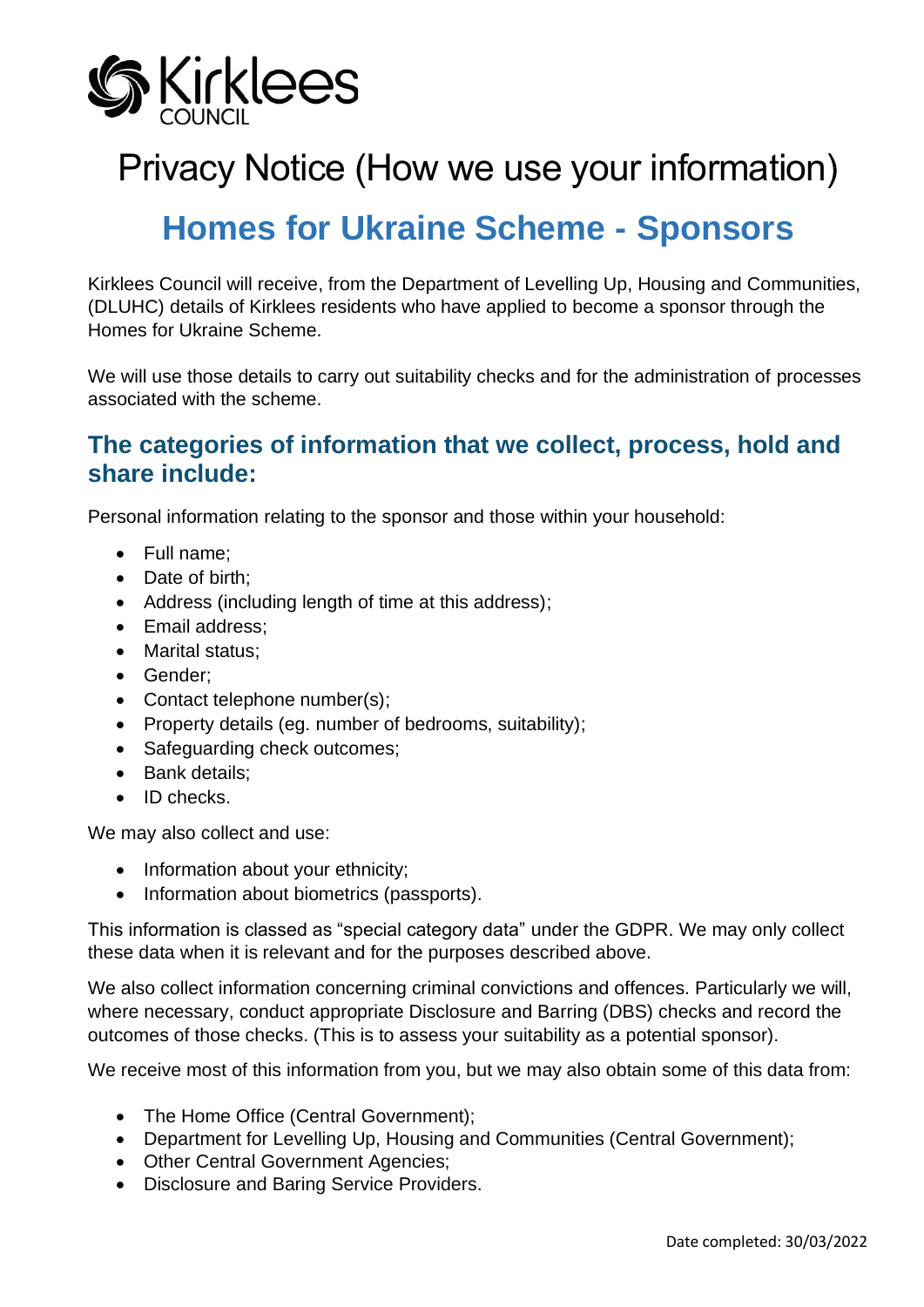

## **Why we collect and hold this information**

We use this personal data in order to:

- Undertake pre-arrival and post-arrival checks;
- Undertake accommodation checks;
- Undertake address validation checks;
- Undertake Disclosure and Barring Service (DBS) checks on all those living in the household over the age of 16;
- Undertake any other checks required to assess your suitability as a sponsor;
- Administer funds associated with the scheme (e.g. 'thank you' payment scheme);
- Assist with re-matching and move-on accommodation if required;
- Provide you with the support you need as a sponsor;
- Enable us to carry out specific functions for which we are responsible.

### **The lawful basis on which we use this information**

We rely on the following provisions of the General Data Protection Regulation (GDPR) and Data Protection Act 2018 (DPA) as the lawful bases for processing your personal data:

• Article 6 1(e) - performance of a task.

Some checks may require the processing of special category data and criminal convictions data. The lawful bases for such processing are shown below:

• Article 9 2(g) – processing is necessary for reasons of substantial public interest.

### **How we store your personal information**

Your information is held securely, and we limit access to your personal information to those who have a genuine business need to know it.

We keep your information for no longer than 2 years after the closure of the scheme unless instructed to do so by the DLUHC or the Home Office and we will then dispose of your information by manually deleting it.

#### **Who we may share your information with**

We may sometimes share the information we have collected about you where it is necessary, lawful and fair to do so. In each case we will only share the minimum amount of information, only when required, for the following reasons:

- To safeguard vulnerable adults, children and young people;
- To carry out safety checks and suitability assessments;
- To manage local authority performance;
- To administer and allocate funding;
- To identify and encourage good practice.